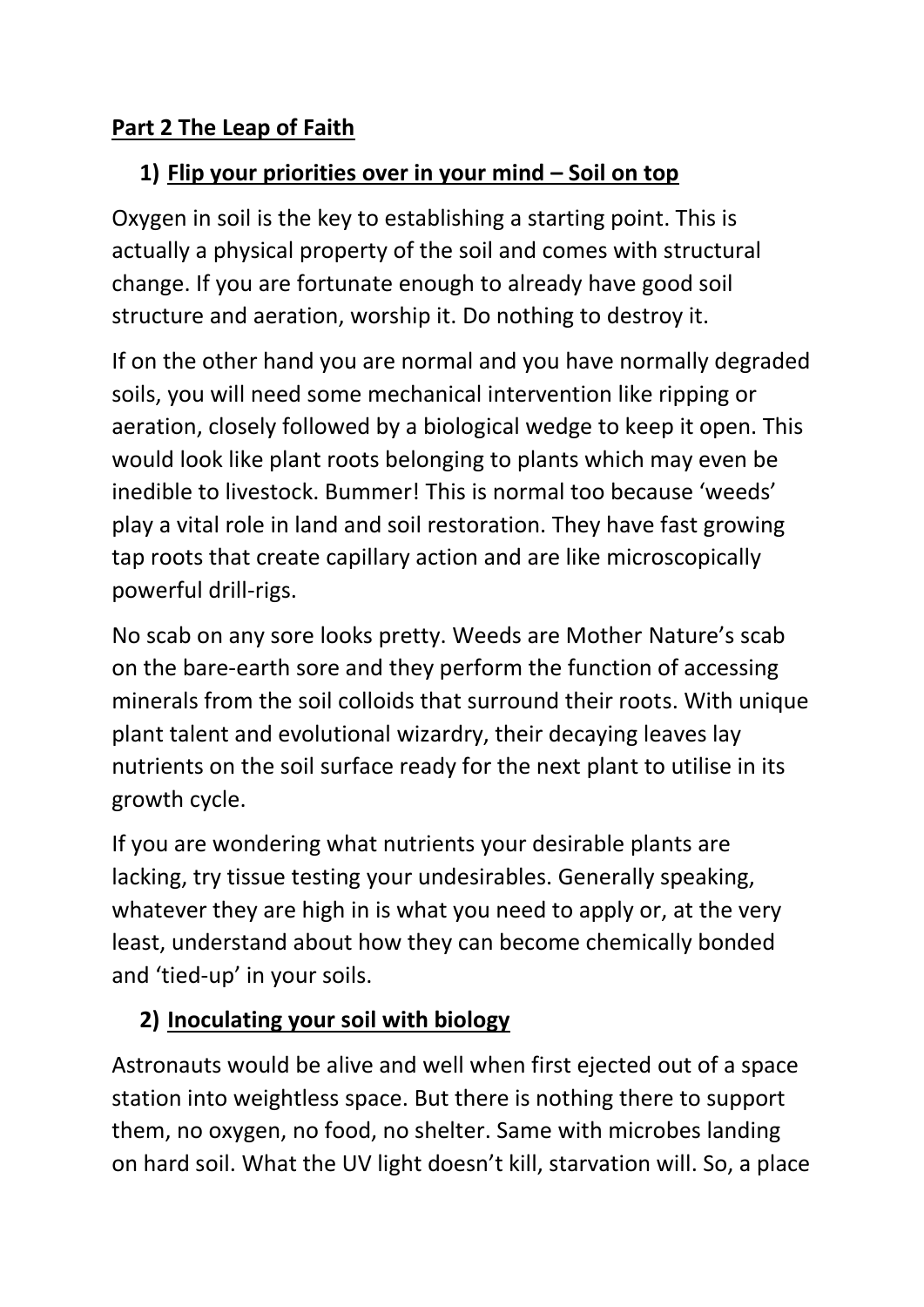to shelter and grow is imperative to establishment of a beneficial population of soil bugs.

Balance is also the trick. There are aerobes and anaerobes, endo and exo, shredders and builders, hydrophobic and hydrating. So, a starter culture of good fungally dominant compost in cereals and grass pastures is what we need to apply. Cow manure compost is fine but it is bacterially dominant and still needs to be inoculated with a mix of beneficial fungi.

Understanding the relationship between microbes and plants is not easy and a very incomplete science since we still know very little about it. What we need to accept is that plants don't feed themselves. A plant root trying to grow in a soil sterilised of microbes will almost certainly starve unless man delivers enough nutrition from a bag to EXACTLY the right address and even then, its survival is doubtful.

### **3) Types of biology and quality**

Knowing what to recognise in a good compost when we are looking at it can be tricky. We may have been sold a bag of converted cow pooh (highly bacterial and good for root vegetables) or broken-down wood-chips (highly fungal and good for grass and tree crops) and we're are keen to try it in our garden first to see if it works. Success could look like more earthworms to dig up soon, greener leaves, more flowers, less insect attack, sweeter fruit or thicker foliage.

Here's the thing. Whenever we try new stuff like this, we apply it, watch it, longing for it to make a difference, maybe imagine something happened (when really it didn't) and hope like anything that we have something great to share with our colleagues and friends. If we do, we'll probably sing from the top of the highest mountain that we are onto the silver bullet and everyone should be doing what we're doing. And if we don't, we say nothing and try to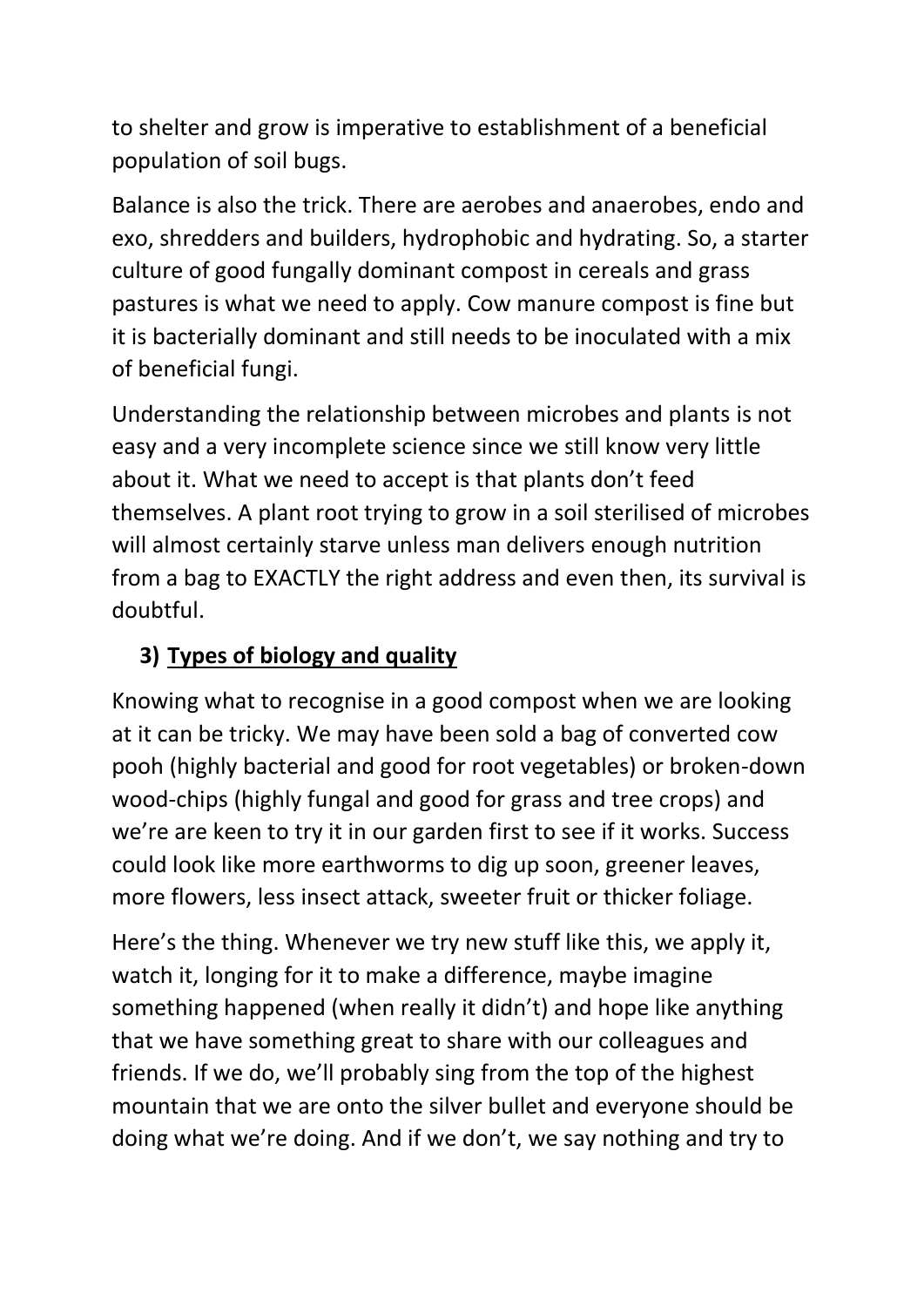forget any ambitiously embarrassing conversations that we've had with someone who (rightly) doubted us.

Fact is, we either have been sold something that was overstated in its outcome or we don't know what it is that we are really trying to fix by applying it. To be sure that we are requiring some live culture biology along with some inert carbon is the first step in decision making. Do we need bacterial or fungal dominance? Normal old conventional soil tests will generally analyse mineral nutrient requirements of the soil. Soil biology tests are much more complex and need to be properly interpreted to establish whether we really do need some biological input and if so, bacterial of fungal?

Most bagged compost products are well made compost. Many bulk compost products are not finished composting yet but are sold as finished anyway. As a rule, if we buy compost in bulk and it sticks in the tip truck, it's still 'cooking' and isn't ready yet. If it has been made in giant piles, irregularly turned by a big excavator or loader, it will be too hot on the inside and too cold on the outside. The average is very average. It's basically fancy mulch and not likely to help your soil biology diversify much. It could also smell a bit (or a lot) like the parent material.

So, buy good quality compost. Apply it in the conditions most conducive to its survival, hopefully just ahead of, or in, the rain onto soils that can accept new microbial inhabitants. Work to a budget and stick with it. Good quality may mean you afford a little less per hectare but incorporate it instantly with a little more molasses for a food source to help it multiply out more quickly.

Keeping livestock alive has been your career so far, so this is just the same, only microscopic.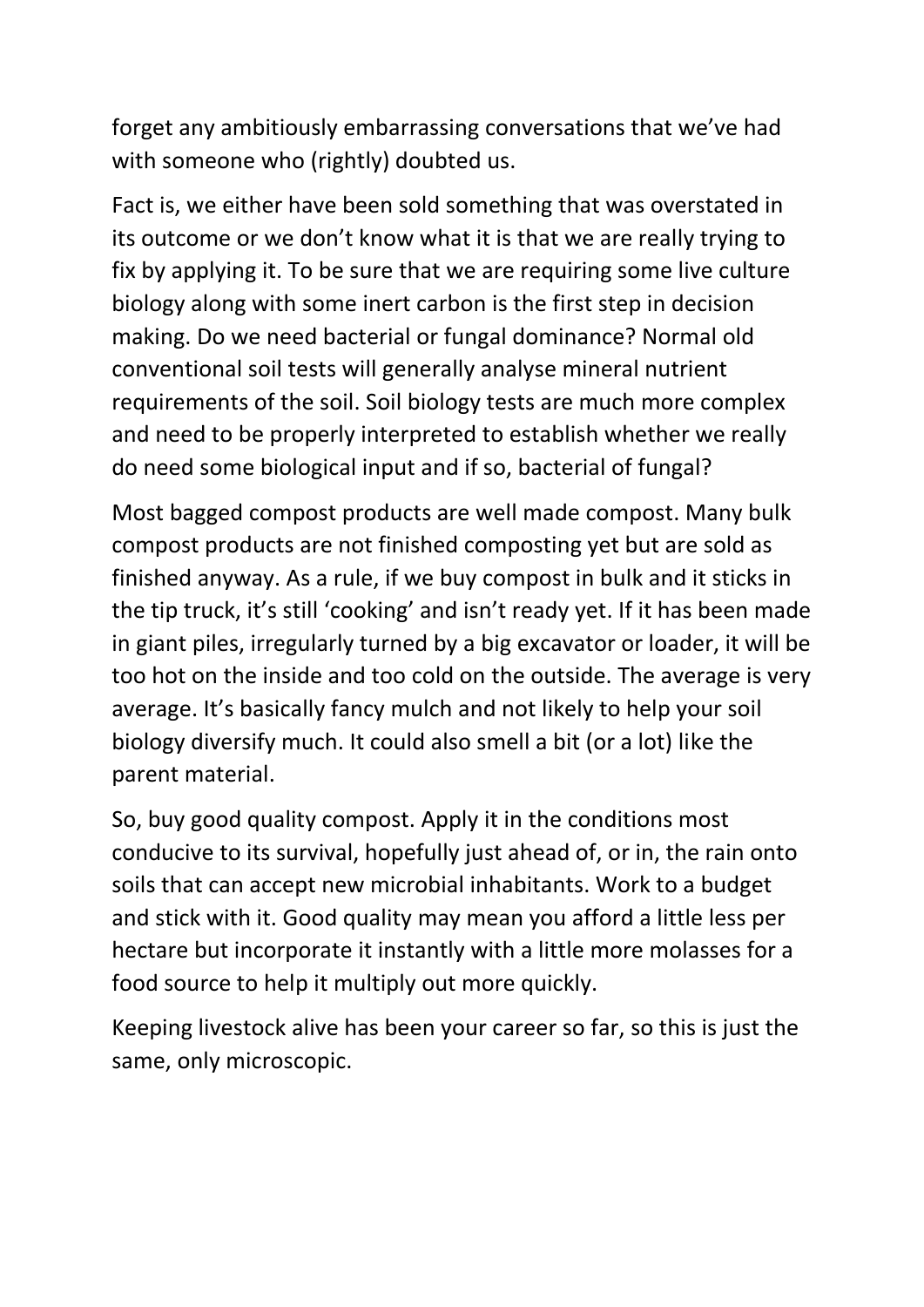## **4) Swapping inputs for inputs**

Carbon in the form of humus is like blotting paper in our soils. It holds onto nutrient and water better than clay and much better than sand. We need an ever-increasing blotting paper effect no matter where we farm. So, partially made humus in the form of compost brought in in trucks (or bags) is good but it's going to get expensive if we don't learn a way to do it ourselves, on-farm, in-soil.

A little starter culture applied through injecting or incorporating good quality, highly fungal dominant compost can go along way if we treat it well and get it translocated to a comfortable spot. Gentle incorporation through rain or light aeration with a prickle chain works well. Aerway implements are even better at the right time in soils that are not already too wet.

Whereas, in the past we would have brought raw minerals to the paddock, applied them to the soil and checked later to see if we need more, laying down humus to act as blotting paper to for the water and nutrients that we later apply is a good first step. How we lay that humus down or create it in the soils ourselves doesn't really matter but it needs to be there to hold onto the precious and sensitive inputs that we are about to add.

Therefore, we don't so much swap inputs for inputs, rather we establish a new priority of needs and follow that protocol, as much for our budget as our soils benefit.

# **5) Calcium and other essentials.**

The great biological farmer and educator Gary Zimmer stated in his book "The Biological Farmer", calcium is the trucker of all minerals and, in my experience on grey sandy soils over clay, he is certainly correct.

Often, we apply lime (CaCO3) to soils on an agronomist's recommendation to change the pH of our acidic soils. This is a good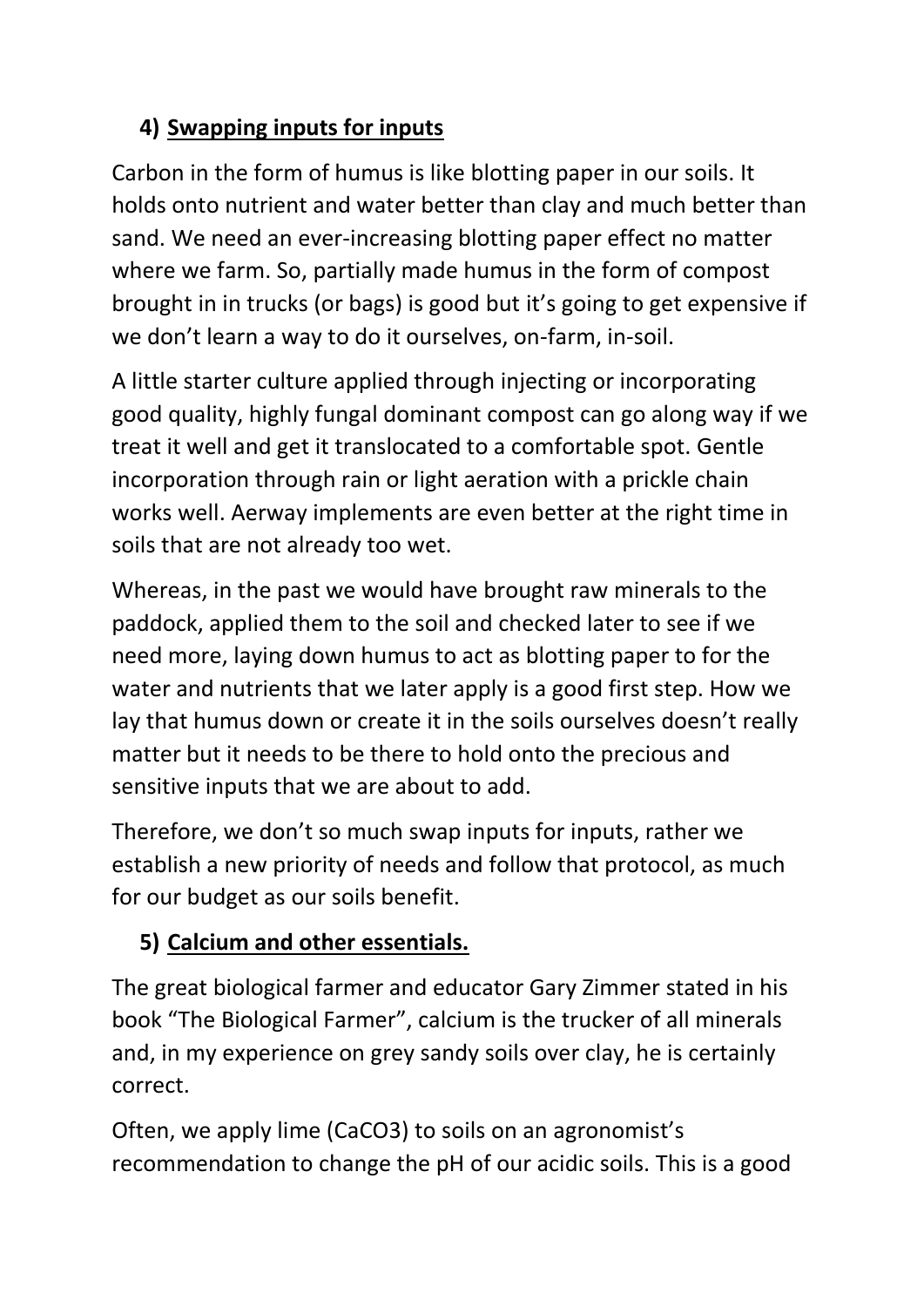idea but not so often well executed. We need to add a live carbon source to all CaCO3 when applying it to soils because we need to convert the lime to plant available calcium and only biology will do this for us.

Also, we often apply way too much in one go, assuming the 'Moreon' principle that if a little is good then more must be better. But the best analogy I can give you to that is it's a bit like saying, "There's all of the steak that you're going to eat for the next 4 months – but I want you to eat it tonight!" It chokes up the system.

Generally speaking, split your total recommended lime application into at least 2 and add a carbon source at the rate of 20% carbon: 80% lime.

It's not quite as soft on soils but I have used liquid Calcium Nitrate with molasses (CaNO3 happens to be the best cold weather emulsifier of molasses I know) with good results. If you are lucky enough to be starting with well-balanced calcium: magnesium: potassium ratios, you have the jump on balancing macros and may just need to have a look at your micro nutrients to see if you need something additional.

Remember, what you are fundamentally trying to provide is a soil environment that has adequate AVAILABLE nutrient to feed the microbes to feed the plant. The plant roots do not occupy much of the soil at all by comparison to that which bacteria and fungi can. The plant root sources very little nutrient by itself without the help of soil biology.

I like the old saying that goes, "Attention to detail is wonderful but meticulous execution of the task gets the best results."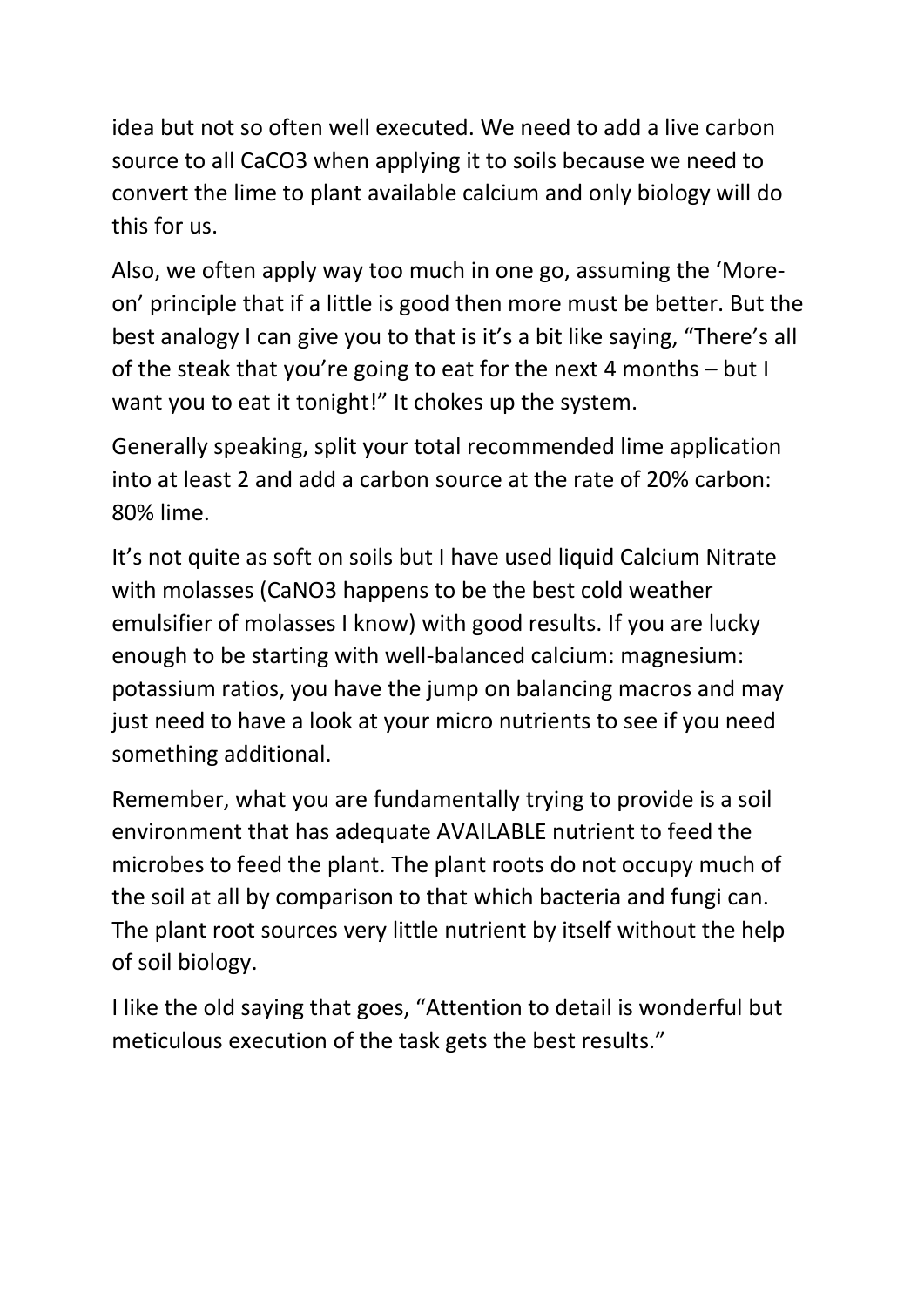## **6) Stick to a budget**

If your current conventional fertiliser budget is breaking you and you aren't getting the results that you once were, first reduce your fertiliser budget. Rule #1 is to stay in the game and not go broke. Whether you go down a Regen path or not, you have to stay viable.

Conventional NPK fertilisers are a contributor to the Profit & Loss of the business. A soil that is required to grow a pasture or a crop needs a certain adequate level of available nutrient over and above its base-line level to give up to the biomass that will be removed from the paddock. This is nutrient that is taken out of the paddock cycle. It's not very much, I can tell you. Nutrient that stays in the paddock cycle is not so much for the Profit & Loss of the business but for the Balance Sheet of the business. It is a small but not insignificant part of the asset.

Soils marketed for sale with a high Phosphorous history sometimes sell for more than those that aren't but really, it's just all marketing hype. On the other hand, soils that have great friability, structure, moisture holding capacity and biology are true balance sheet assets. Plants can grow well in highly biologically functional soils with surprisingly un-luxurious levels of synthetic N, P & K.

A truly chemically, physically and biologically trained eye will see through the hype.

## **7) Remember the multiplier effect**

Arden Anderson would always say to us, "No number is right until all numbers are right", meaning that just fixing one limiting nutrient in isolation will not solve a problem. This is because elements work in concert with each other in the soils where biology is functioning well. Some of us may never have witnessed such a soil so this is a foreign concept. Where biology is NOT functioning well, or at all, we are trying to force feed our plants, one nutrient at a time. Simply adding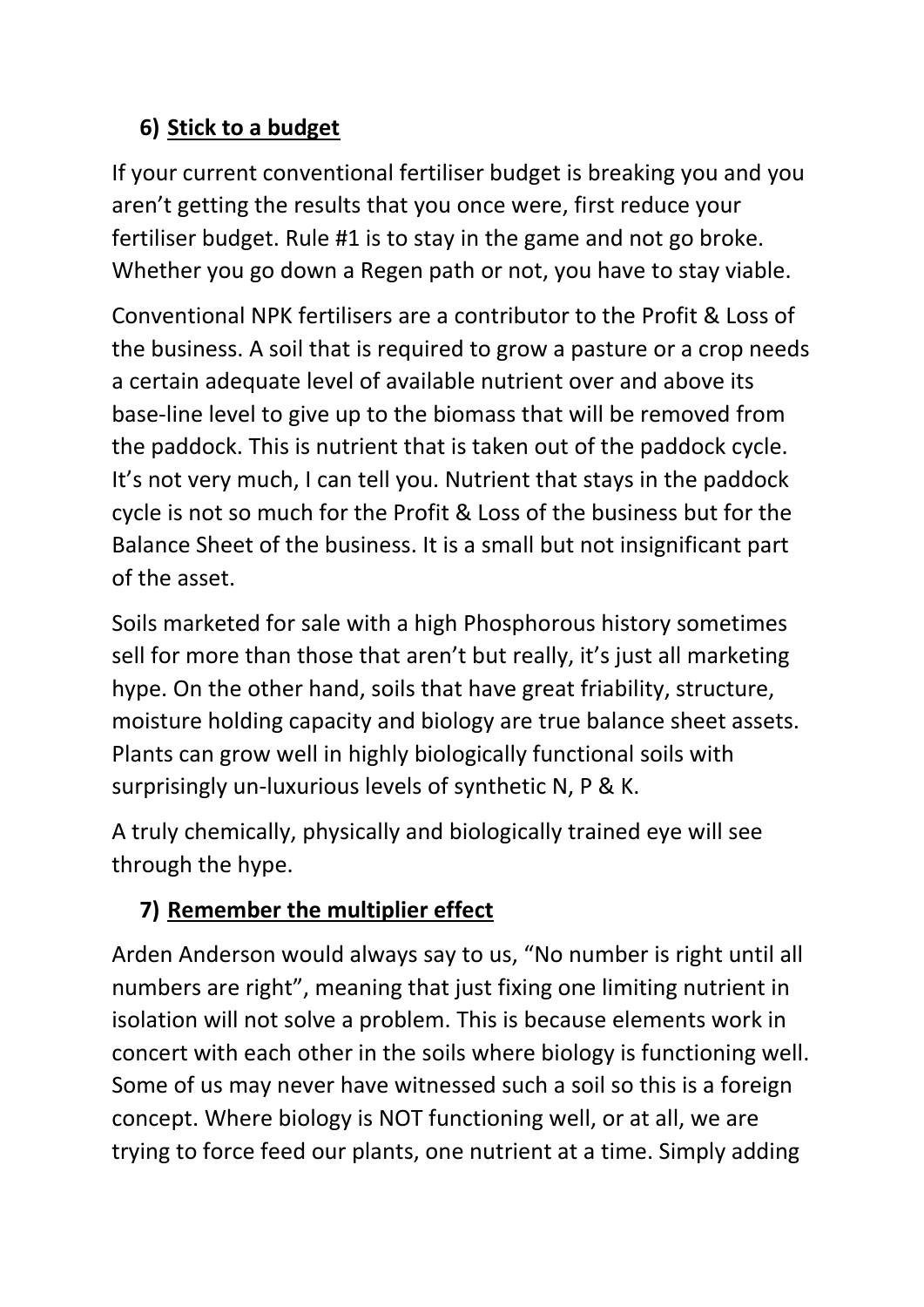one element to solve a problem generally puts another out of balance, like exercising just one muscle in your body.

There is a multiplier effect that starts with carbon, then calcium, then magnesium, potassium and sodium. There is a whole periodic table to roll through but this is where we start. Because tiny little live animals are now driving our fertility in a biological system, they need a balanced diet of all the macros and micros alike to get the energy to deliver the good stuff to our plants.

Fundamentally croppers, even if you think you're growing plants, you're still raising livestock!

### 8) **A mentor to guide you**

The golden rule when we were kids was 'Always tell someone where you're going and don't talk to strangers.' We were pushing our independence and pushing our boundaries. Similarly, when we embark on a biological system of farming, we need not go it alone. We have wise people in Regen Agriculture who have gone before us, made mistakes and lost money all by themselves. Maybe they know why, maybe they don't. If they know why and even better how to correct it, ask them to help you with your transition. Most are only too pleased to help because they remember what it felt like when they started out.

If we tell someone that we trust where we are going, we can get some directions. If we seek mentorship by building relationships with farmers who we revere, there is much to be learned by both parties. Seldom have I encountered a refusal if the request is honest and for all the right reasons. A mentor who has made mistakes shouldn't stop us from making our own but they should steer us down a learning pathway and encourage us to explore and research our options. They know that none of this is really new and that it's their job to set us up to accumulate, activate and pass it on.